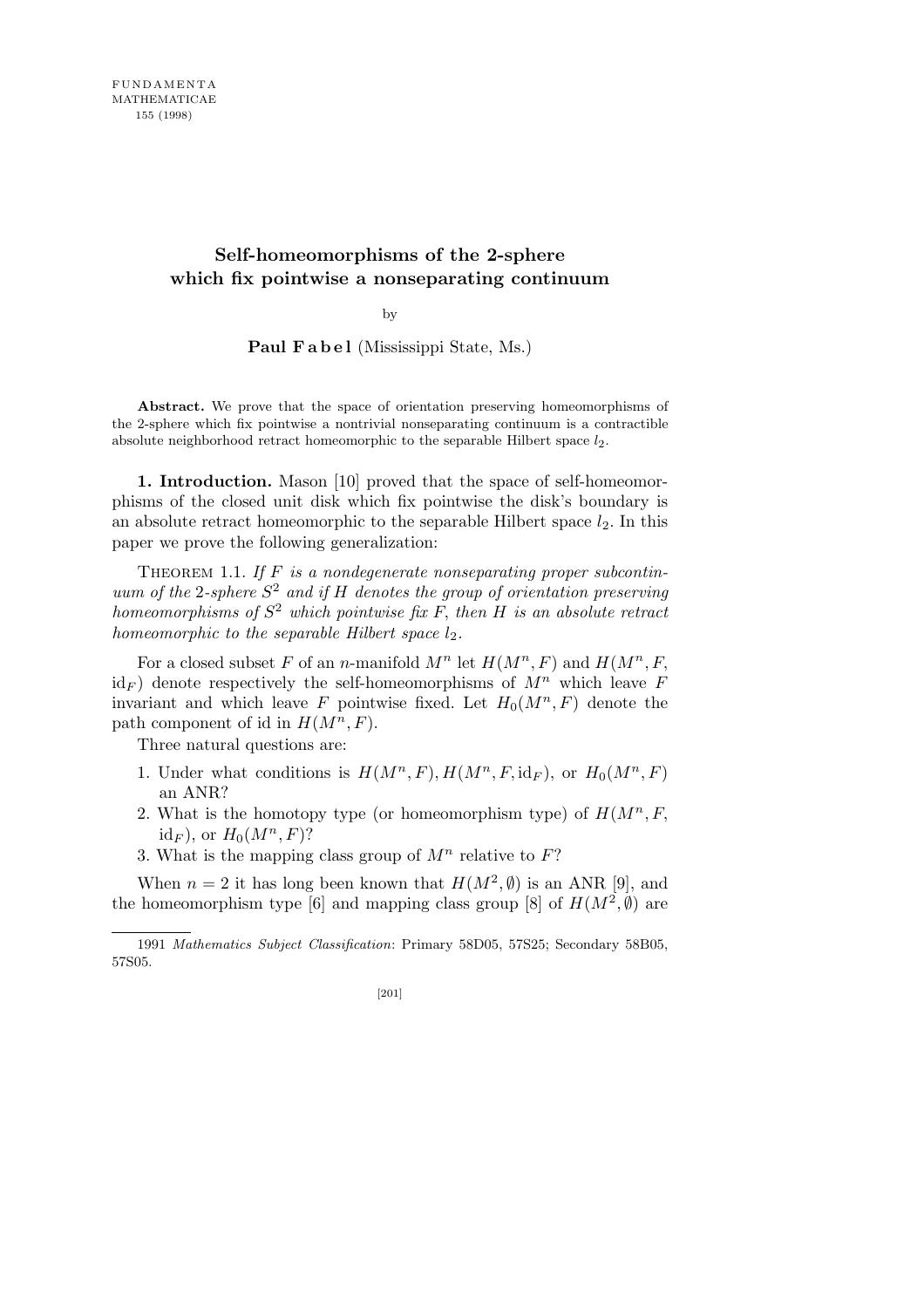understood when  $M^2$  is closed. Other than cases in which  $F$  is a finite point set or the finite union of disjoint simple closed curves [12], there has been little attempt to address these questions when  $F \neq \emptyset$ . In this paper we consider the case where  $M^2 = S^2$  and  $F \subset S^2$  is a nondegenerate nonseparating continuum and we prove  $H(M^n, F, id_F)$  is an absolute retract.

The paper is divided into 9 sections. We begin in Section 2 with some definitions. The main result, Theorem 1.1, is proved in Section 3. The proof depends on Theorems 3.1, 3.2, and 3.3, which are proved in Sections 7, 8, and 9 respectively. Section 4 consists of lemmas and remarks useful elsewhere in the paper. In Section 5 we examine the behavior of members of  $H(M^n, F, id_F)$  near *F*. In Section 6 we construct a well behaved contraction of a closed PL disk *D* and use it to gain control of the associated Alexander isotopy.

I am grateful for the help of Alec Norton and Jim West.

**2. Definitions.** Let  $F \subset S^2$  denote a nondegenerate nonseparating continuum, let  $U = S^2 \setminus F$ , and let  $\partial U = \overline{U} \setminus U$ . By an *l*<sub>2</sub>-*manifold* we mean a space which is locally homeomorphic to  $l_2$ , the Hilbert space of square summable sequences. The space *Y* is said to *dominate* the space *X* if there exist maps  $\phi: X \to Y$  and  $\psi: Y \to X$  such that the map  $\psi \phi: X \to X$ is homotopic to the identity map id :  $X \to X$ . A homotopy  $h_t : X \to X$  is said to be a *deformation* if  $h_0 = id$ . If  $\{x, y\} \subset X$  then a *path* from *x* to *y* is the image of a map  $\alpha$ :  $[0,1] \rightarrow X$  such that  $\alpha(0) = x$  and  $\alpha(1) = y$ . By an *arc* we mean any space homeomorphic to [0*,* 1]. A *disk* is any space homeomorphic to the planar closed unit disk.

We consider  $S^2$  to be the union of two Euclidean 2-simplices  $\sigma_1$  and *σ*<sup>2</sup> attached along their common boundary as follows. Let *T* be a planar equilateral triangle subdivided into four equiltateral triangles. We define a quotient map  $q: T \to S^2$  by folding each of the three corner triangles onto the center triangle. We identify those triples of points (one point from each of the three corner triangles) which touch after folding. Thus  $\sigma_2$  is the center triangle and  $\sigma_1$  is the image of each of the three corner triangles under  $q$ . Furthermore, *q* induces a metric on  $S^2$  as follows:  $d(x, y) = \min\{|w - z||$  $q(w) = x$  and  $q(z) = y$ . Thus both  $\sigma_1$  and  $\sigma_2$  inherit the Euclidean geometry of a 2-simplex.

DEFINITION 2.1. If  $X \subset S^2$  or  $\mathbb{R}^2$  then  $H_X$  denotes the self-homeomorphisms of  $S^2$  (resp.  $\mathbb{R}^2$ ) which fix the complement of *X* pointwise. If  $d_X$  is a bounded metric on X we endow  $H_X$  with the metric  $d_{H_X}(h,g)$ sup<sub>*x*∈</sub>*x*  $d_X(h(x), g(x))$ .

DEFINITION 2.2. Suppose  $Y \subset S^2$  is connected and locally path connected with metric  $d_Y$ . We define a metric  $d_Y^* : Y \times Y \to \mathbb{R}^+$  as follows: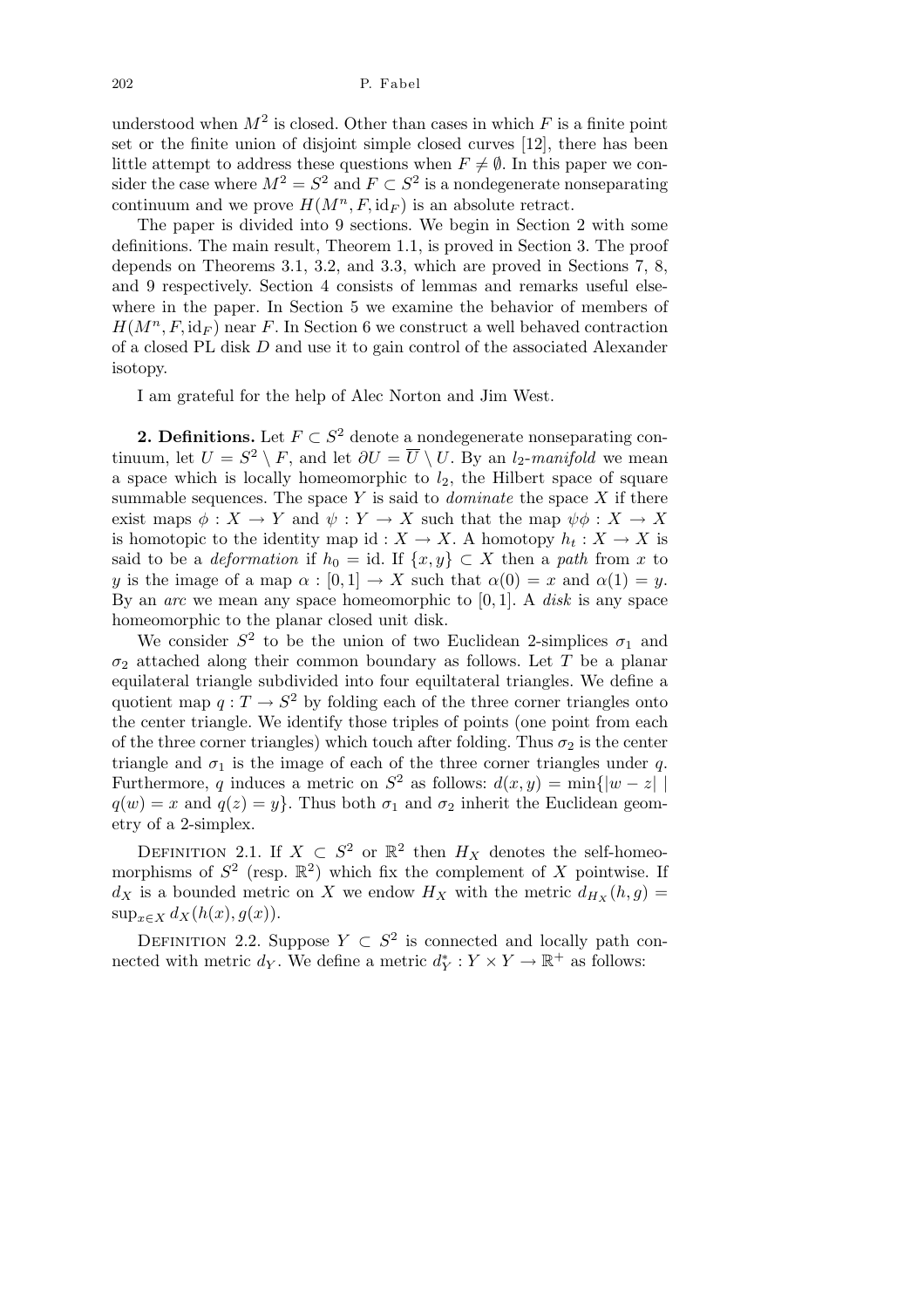$$
d_Y^*(x, y) = \inf_C \{ \operatorname{diam}(C) \mid C \text{ is a path in } Y \text{ from } x \text{ to } y \}.
$$

We let  $Y^*$  denote the set  $Y$  together with the metric  $d_Y^*$ .

Let *G* denote the space of continuous endomorphisms of  $H_U$ . We endow *G* with the compact-open topology. If  $D \subset \overline{U}$  is a closed disk such that int(*D*) *⊂ U* and *∂U ∩ ∂D* has at least two points, then by mesh(*D*) we mean sup{diam( $\alpha$ ) |  $\alpha$  is a component of  $\partial D \cap U$ }. If  $\alpha \subset \mathbb{R}^2$  is a closed arc and  $x \neq y$  and  $x, y \in \alpha$ , then let  $\alpha_{xy}$  denote the closed subarc of  $\alpha$  with endpoints *{x, y}*. We let ANR and AR denote *absolute neighborhood retract* and *absolute retract* respectively.

### **3. Proof of Theorem 1.1**

*Outline*. Let  $H_U$  denote the orientation preserving homeomorphisms of  $S^2$  which are supported on  $\overline{U}$  where  $U = S^2 \setminus F$ . Hanner [5], p. 405, has proved the following. Suppose  $X_1 \subset X_2 \subset \ldots \subset X$  and for each *n*,  $X_n$  is an AR. Then if  $\Psi : X \times [0,1] \to X$  is a deformation such that  $\Psi_t(X) \subset X_n$  for  $t \leq 1/n$  then *X* is also an AR. Dobrowolski and Torunczyk [3] have shown that every completely metrizable non-locally-compact separable ANR which admits a group structure is an  $l_2$ -manifold. D. Henderson [7] has shown that *l*<sup>2</sup> manifolds are determined by their homotopy type. Consequently, it suffices to prove that  $H_U$  is contractible and dominated by a sequence of ARs in the fashion described above in order to conclude that  $H_U$  is homeomorphic to  $l_2$ .

We construct a contraction  $\Psi_s$  of  $H_U$  as follows. We express  $\overline{U}$  as the nested union of a sequence of closed disks  $P_n$ . With the aid of a conformal map  $\psi: U \to \text{int}(D^2)$  we then construct maps  $\Phi_n: H_U \to H_{P_n}$  converging to  $ID_{H_U}$ . Finally, we string together Alexander-like isotopies between  $H_{P_n}$ and  $H_{P_{n+1}}$  taking great care that the process is well behaved as  $n \to \infty$ . The difficulty is that in general *∂U* is not locally connected and consequently there is no small homeomorphism from  $\partial P_n$  onto  $\partial P_{n+1}$ .

The following theorems are essential to the proof of Theorem 1.1.

THEOREM 3.1. *Suppose*  $V \subset S^2$  and  $\phi: U^* \to V$  *is a homeomorphism. Then*  $\phi$  *is uniformly continuous if and only if for each*  $h \in H_U$  *the homeomorphism*  $g = \phi h \phi^{-1}$  :  $V \rightarrow V$  *can be extended to a homeomorphism*  $\overline{g} \in H_V$ *.* 

THEOREM 3.2. *There exists a sequence of closed disks*  $D_1 \subset D_2 \subset \ldots$ *together with a uniformly equicontinuous sequence*  $\phi_n : U^* \hookrightarrow U$  *of embeddings such that*  $\phi_n \to \text{id}$  *uniformly on compact sets and such that*  $\text{im}(\phi_n) =$  $int(D_n)$ .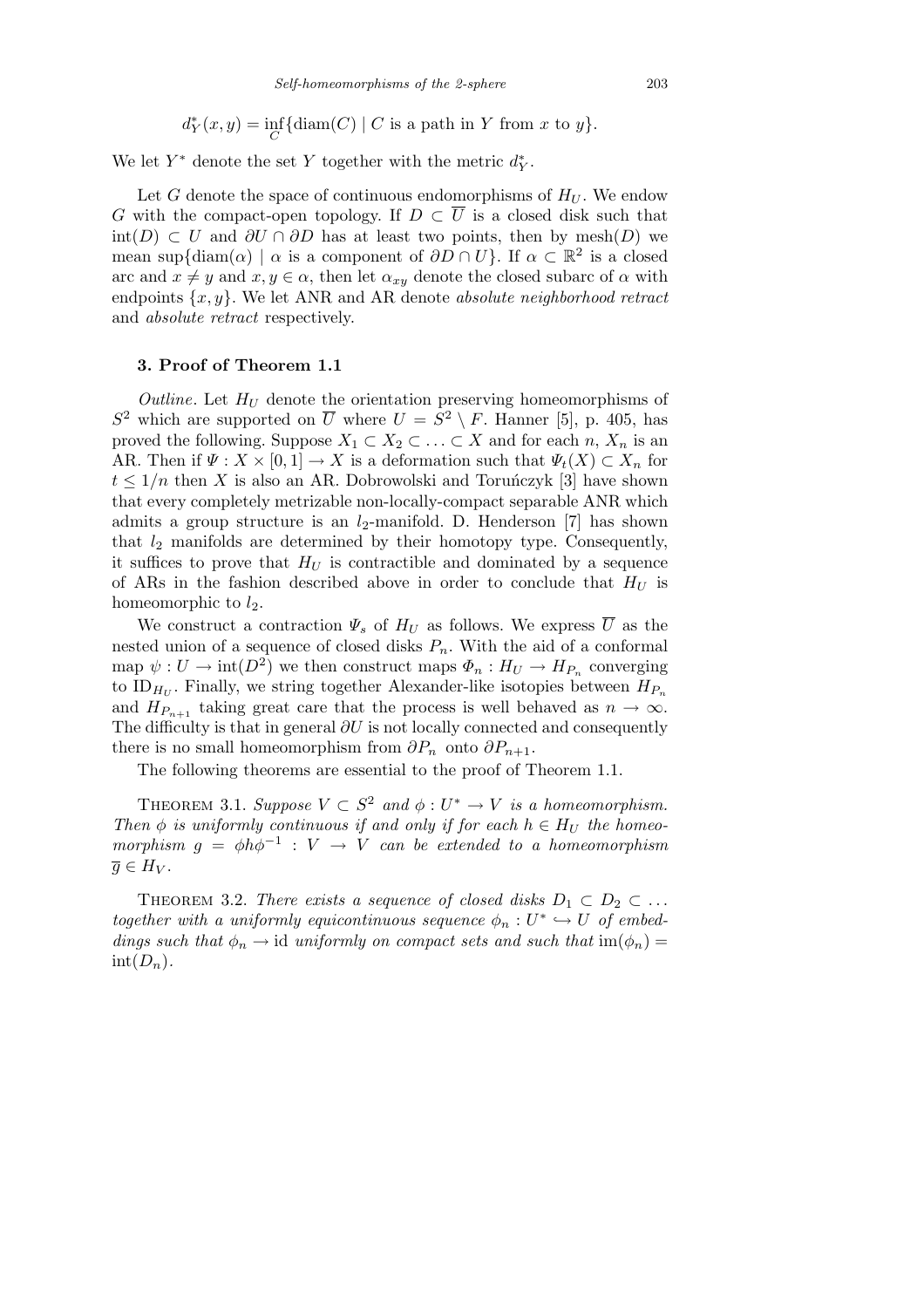THEOREM 3.3. *Suppose*  $\phi_n : U^* \hookrightarrow U$  *is a uniformly equicontinuous sequence of embeddings such that*  $\phi_n \to id$  *uniformly on compact sets. Then*  $\Phi_n \in G$  *and*  $\Phi_n \to \text{ID} \in G$  *where*  $\Phi_n : H_U \to H_U$  *is defined as follows*:

$$
\Phi_n(h)(x) = \begin{cases} \phi_n h \phi_n^{-1}(x) & \text{if } x \in \text{im}(\phi_n), \\ x & \text{otherwise.} \end{cases}
$$

*Proof of Main Theorem* (The space  $H_U$  is homeomorphic to  $l_2$ ). We first show that  $H_U$  is contractible. Without loss of generality we may assume that  $int(\sigma_2) \subset U$  and that the vertices of  $\sigma_2$  belong to  $\partial U$ . Construct as in Theorem 3.2 a sequence of closed disks  $D_1 \subset D_2 \subset \ldots$  together with a sequence  $\psi_n: U^* \hookrightarrow U$  of uniformly equicontinuous embeddings such that  $\psi_n \to id$  uniformly on compact sets and such that  $\text{im}(\psi_n) = \text{int}(D_n)$  and  $\sigma_2 \subset D_1$ . Choose a sequence of closed PL disks  $P_n$  and homeomorphisms  $h_n: D_n \to P_n$  such that  $\sigma_2 \subset P_1$ ,  $P_n \subset D_n$ ,  $P_n \subset P_{n+1}$ , and  $|h_n(x) - x|$  $1/n$ . Let  $\phi_n = h_n(\psi_n)$ . Let G denote the space of continuous endomorphisms of  $H_U$ . By Theorem 3.3 the sequence  $\Phi_n : H_U \to H_U$  defined by

$$
\Phi_n(h)(x) = \begin{cases} \phi_n h \phi_n^{-1}(x) & \text{if } x \in \text{im}(\phi_n), \\ x & \text{otherwise,} \end{cases}
$$

satisfies  $\Phi_n \in G$  and  $\Phi_n \to \text{ID} \in G$  in the compact-open topology.

We observe that  $\text{im}(\Phi_{n-1}) \subset H_{P_{n-1}^*} \subset H_{P_n^*}$ . It follows from Lemma 4.3 and Corollary 6.6 that we may construct a homotopy  $F_{n,t}: H_{P_n^*} \times H_{P_n^*} \to$  $H_{P_n^*}$  satisfying  $F_{n,0}(f,g) = f$  for  $f \in H_{P_n^*}$ ,  $F_{n,1}(f,g) = g$  for  $g \in H_{P_n^*}$ , and  $d_{H_{P_n^*}}(F_{n,t}(f,g),g) \leq d_{H_{P_n^*}}(f,g)$  for  $(f,g) \in H_{P_n^*} \times H_{P_n^*}$ . For  $n \in \{2,3,\ldots\}$ and  $t \in [0,1]$  define a function  $\Psi_{n+t} : H_U \to H_U$  by the rule  $\Psi_{n+t}(h) =$ *F*<sub>*n*</sub>,t</sub>( $\Phi$ <sub>*n*−1</sub>(*h*)*,* $\Phi$ <sub>*n*</sub>(*h*)). We observe that

$$
\Psi_{n+1}(h) = F_{n,1}(\Phi_{n-1}(h), \Phi_n(h)) = \Phi_n(h)
$$
  
=  $F_{n,0}(\Phi_n(h), \Phi_{n+1}(h)) = \Psi_{(n+1)+0}(h).$ 

Thus  $\Psi_{n+t}$  is well defined and  $\Psi_{n+1} = \Phi_n$ . Consequently,  $\Psi_n \to \text{ID}$  in the compact-open topology. Continuity of  $\Phi_{n-1}$ ,  $\Phi_n$ , and  $F_{n,t}$  ensures that  $\Psi_{n+t}$ is continuous. Furthermore, *Ψ<sup>s</sup>* varies continuously with *s* since the homotopy  $F_{n,t}$  varies continuously with *t*. We observe that for  $h \in H_U$  we have by definition

$$
d_{H_U}(\Psi_{n+t}(h), \Psi_{n+1}(h)) \leq d_{H_{U^*}}(\Psi_{n+t}(h), \Psi_{n+1}(h)).
$$

By Lemma 4.2,

$$
d_{H_{U^*}}(\Psi_{n+t}(h), \Psi_{n+1}(h)) \leq d_{H_{P_n^*}}(\Psi_{n+t}(h), \Psi_{n+1}(h))
$$
  
=  $d_{H_{P_n^*}}(F_{n,t}(\Phi_{n-1}(h), \Phi_n(h)), \Phi_n(h))$   
 $\leq d_{H_{P_n^*}}(\Phi_{n-1}(h), \Phi_n(h)).$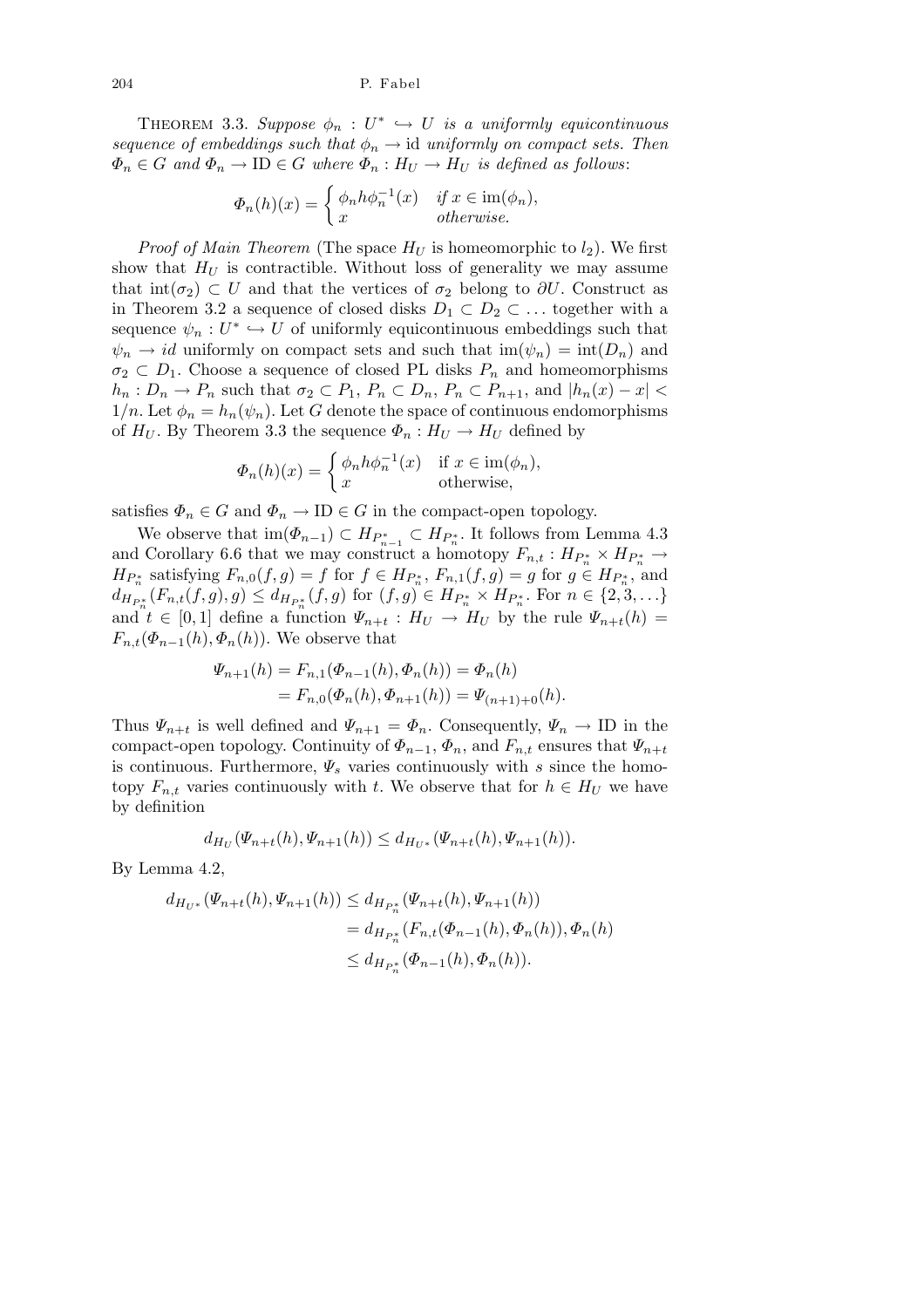By Lemma 6.1,

$$
d_{H_{P_n^*}}(\Phi_{n-1}(h), \Phi_n(h)) \leq 4d_{H_{P_n}}(\Phi_{n-1}(h), \Phi_n(h)) = 4d_{H_{P_n}}(\Psi_n(h), \Psi_{n+1}(h))
$$
  
=  $4d_{H_U}(\Psi_n(h), \Psi_{n+1}(h)).$ 

Combining these inequalities yields

$$
d_{H_U}(\Psi_{n+t}(h), \Psi_{n+1}(h)) \le 4d_{H_U}(\Psi_n(h), \Psi_{n+1}(h)) \quad \text{ for all } n, t, h.
$$

This establishes that  $\Psi_{s_n} \to \text{ID}$  whenever  $s_n \to \infty$ .

We have thus constructed a deformation  $\Psi_s$  of  $H_U$  (parameterized by  $[P_1, \infty]$  into  $H_{P_1^*}$  such that  $\Psi_s(H_U) \subset H_{P_n^*}$  if  $s \geq n+1$ . By the title theorem of Mason [10],  $\dot{H}_{P_n^*}$  is an AR. Thus  $H_U$  is dominated by a sequence of ARs in the sense of Theorem 7.2, p. 405 of Hanner [5], and therefore  $H_U$  is an AR. Also  $H_U$  admits a complete metric since it is a closed subspace of the full homeomorphism group of the compact space  $S^2$ , and the homeomorphism group of any compactum admits a complete metric (p. 25 of [13]). Hence  $H_U$  is an *l*<sub>2</sub>-manifold by the title theorem of [3] since  $H_U$  is a completely metrizable non-locally-compact separable metric space admitting a group structure. Thus  $H_U$  is a contractible  $l_2$ -manifold, and (Corollary 3, p. 759 of [7])  $l_2$ -manifolds are determined up to homeomorphism by their homotopy type. Therefore  $H_U$  is homeomorphic to  $l_2$ .

## **4. Lemmas and remarks**

REMARK 4.1. If  $\phi_n : G \to H$  is a sequence of continuous homomorphisms between metrizable topological groups then  $\phi_n$  converges in the compactopen topology if and only if  $\phi_n$  converges uniformly on each sequence  $g_k \rightarrow$ id *∈ G*.

LEMMA 4.1. *If*  $\phi: U^* \to U$  *is uniformly continuous then*  $\phi: U^* \to U^*$  *is uniformly continuous.*

Proof. Suppose  $\varepsilon > 0$ . Choose  $\delta > 0$  so that for all  $x, y \in U$  if  $d^*(x, y) <$ *δ* then  $d(\phi(x), \phi(y)) < \varepsilon$ . Suppose  $d^*(x, y) < \delta$ . Choose a path  $\alpha \subset U$ connecting *x* and *y* such that  $\text{diam}(\alpha) < \delta$ . Suppose  $\phi(w), \phi(z) \in \phi(\alpha)$ . Because  $d^*(w, z) < \delta$  it follows that  $d(\phi(w), \phi(z)) < \varepsilon$ . Hence diam $(\phi(\alpha))$ *< ε*. Furthermore, *φ*(*α*) is a path which connects *φ*(*x*) and *φ*(*y*). This shows *d*<sup>\*</sup>( $\phi$ (*x*)*,* $\phi$ (*y*)) < *ε*.

REMARK 4.2. For a fixed map  $g \in H_X$  the self-map of  $H_X$  defined by the rule  $h \mapsto h(g)$  is an isometry.

REMARK 4.3. It is shown in [4] that orientation preserving homeomorphisms of  $S^2$  are isotopic to id. If  $h: S^2 \to S^2$  is an orientation preserving homeomorphism which fixes  $\{w, y, z\}$  pointwise then there exists an isotopy between *h* and id which fixes  $\{w, y, z\}$  at all times.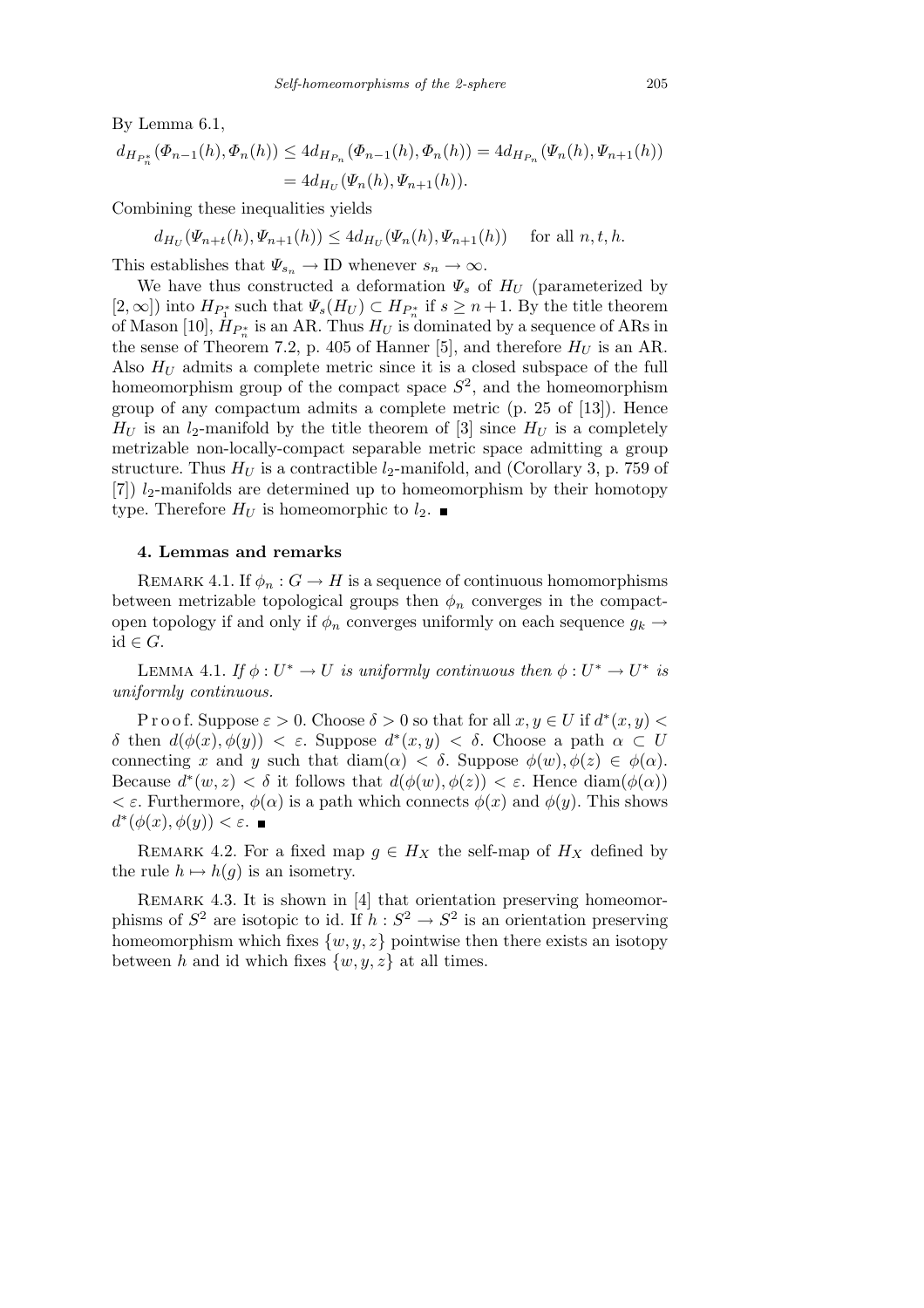$L$ **EMMA** 4.2. *Suppose*  $D \subset S^2$  *is a closed disk such that*  $\text{int}(D) \subset U$ *. Then* ID :  $H_{D^*}$  →  $H_{U^*}$  *is a contraction mapping in the sense that*  $d_{H_{U^*}}(f,g)$  $\leq d_{H_{D^*}}(f,g)$  *for*  $f,g \in H_{D^*}$ .

Because  $int(D) \subset U$  it follows that  $H_{D^*} \subset H_{U^*}$  and thus ID is well defined. Suppose  $f, g \in H_{D^*}$ . Suppose  $x \in \text{int}(D)$  and  $\varepsilon > 0$ . Choose a path  $\alpha \subset D$  such that  $\text{diam}(\alpha) < d_D^*(f(x), g(x)) + \varepsilon/2$ . Choose a path  $\beta \subset \text{int}(D)$ such that  $\text{diam}(\beta) < \text{diam}(\alpha) + \varepsilon/2$ . Thus  $d^*_{U}(f(x), g(x)) \leq \text{diam}(\beta)$  $d_D^*(f(x), g(x)) + \varepsilon$ . Hence  $d_{H_{U^*}}(f, g) \leq d_{H_{D^*}}(f, g)$  for  $f, g \in H_{D^*}$ .

LEMMA 4.3. *Suppose*  $D \subset S^2$  *is a closed disk such that*  $\sigma_2$  *is inscribed in*  $D$  (*i.e.*  $\sigma_2 \subset D$  *and the vertices of*  $\sigma_2$  *belong to*  $\partial D$ *). Then*  $D^*$  *can be canonically isometrically embedded in the plane.*

Proof. Recall from our definition of  $S^2$  the quotient map  $q: T \to S^2$ . We observe that  $D = \sigma_2 \cup D_1 \cup D_2 \cup D_3$  where  $D_i \subset \sigma_1$   $(i = 1, 2, 3)$  are the three 2-cells attached to  $\sigma_2$  along the edges of  $\sigma_2$ . Hence we can "unfold" *D* along each edge of  $\sigma_2$ . In other words, if  $\sigma_2$  is inscribed in *D* then there exists a unique isometric lifting  $s: D^* \hookrightarrow T$  such that  $q(s) = id_D$ .

**5. Behavior near** *∂U***.** We examine the behavior of a convergent sequence  ${h_n} \subset H_U$  near  $\partial U$ . We prove in Lemma 5.1 that if  $x \in U$  is near *∂U* then *x* and  $h_n(x)$  can be connected by a uniformly short arc in *U*.

LEMMA 5.1. *Suppose*  $h_n$  *is a convergent sequence in*  $H_U$ . Then for each  $\varepsilon > 0$  *there exists a compact set*  $D \subset U^*$  *such that*  $d^*_{U}(x, h_n(x)) < \varepsilon$  *for all*  $n \in \mathbb{Z}^+$  and  $x \in U^* \setminus D$ .

 $P$  r o o f. Because  $S^2$  is compact it suffices to prove the lemma for any metric which generates the usual topology on *S* 2 . For convenience we consider *S* 2 to be the unit sphere in  $\mathbb{R}^3$ . Suppose  $1 > \varepsilon > 0$ . By uniform equicontinuity of  $h_n$  choose  $\delta < \varepsilon/2$  such that if  $d(x, y) < 2\delta$  then  $|h_n(x) - h_n(y)| < \varepsilon/2$ . Choose  $\gamma < \delta$  such that if  $|x - y| < \gamma$  then  $|h_n(x) - h_n(y)| < \delta$ . Let  $D = \overline{U} \setminus \bigcup_{x \in \partial U} B(x, \gamma)$ . Suppose  $x \in U \setminus D$  and  $n \in \mathbb{Z}^+$ . There exists  $y \in \partial U$  with  $|x - y| < \gamma$ . So  $|h_n(x) - h_n(y)| = |h_n(x) - y| < \delta$  and hence

$$
|h_n(x) - x| \le |h_n(x) - y| + |y - x| < \delta + \gamma < 2\delta.
$$

Choose a simple closed curve  $\alpha \subset \mathbb{R}^2$  such that  $\text{diam}(\alpha) < 2\delta$  and  $\{x, h_n(x)\}\$  $\subset \alpha$ . If  $\alpha \cap F = \emptyset$  or if  $\alpha \cap F = \{y\}$  then  $\alpha$  contains an arc in *U* connecting *x* and *y* and establishes in these cases that  $d_U^*(x, h_n(x)) \leq \text{diam}(\alpha) < 2\delta < \varepsilon$ .

If  $\alpha \cap F$  contains at least two points then let  $\beta$  denote the closure of the component of  $U \cap \alpha$  which contains *x*. Let  $\{w, z\}$  denote the endpoints of  $\beta$ . Thus  $\{w, z\} = F \cap \beta$ . Let C denote the curve  $\beta \cup h_n(\beta)$ . We observe that  $\text{diam}(h_n(\beta)) < \varepsilon/2$ . Consequently,  $\text{diam}(C) = \text{diam}(\beta \cup h_n(\beta))$  $2\delta + \varepsilon/2 = \varepsilon$ . If  $\beta \cap h_n(\beta) \neq \{w, z\}$  then there is a point  $y \in \beta \cap h_n(\beta) \cap U$ .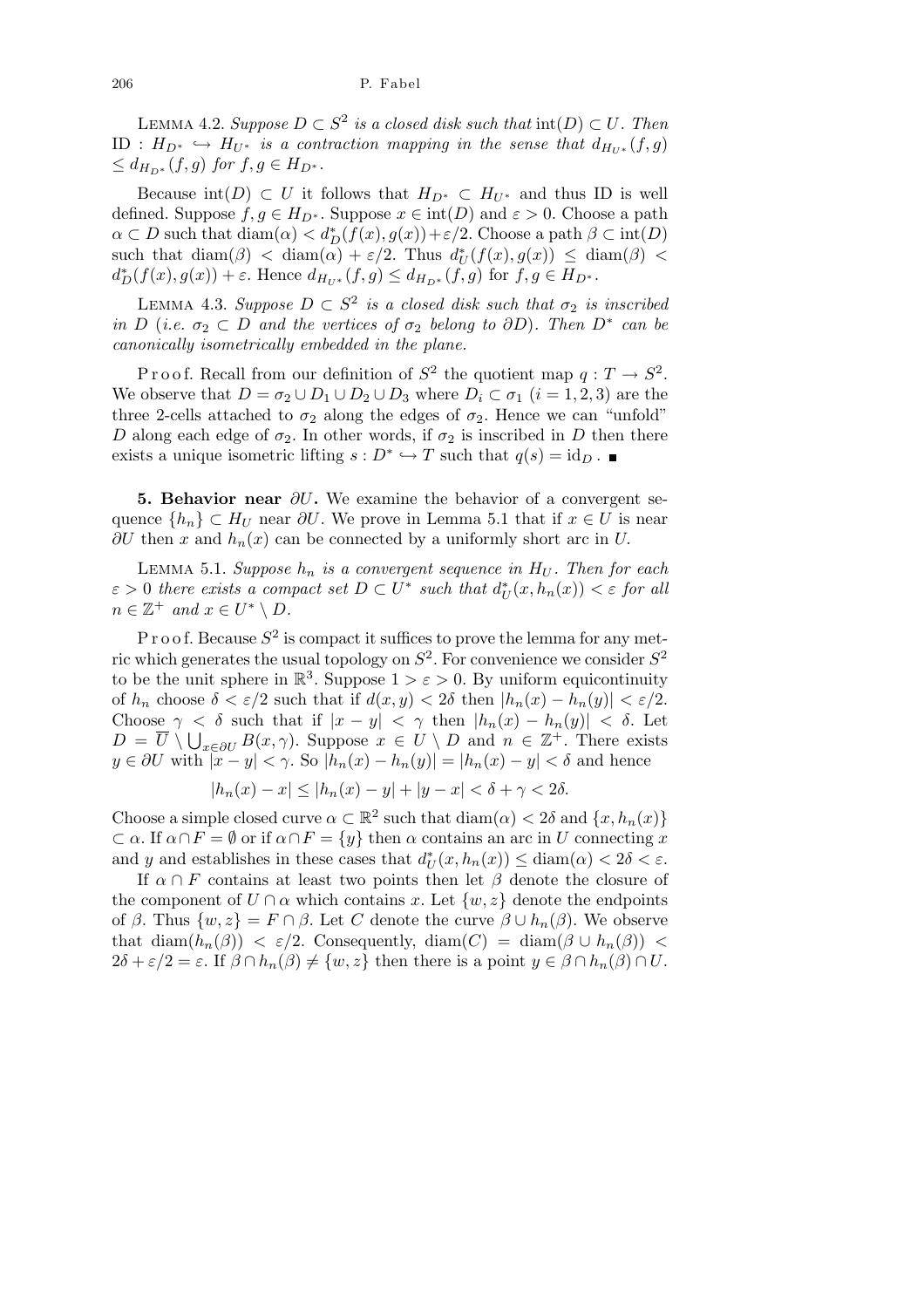Hence  $C \setminus \{w, z\}$  is path connected in U and it follows in this case that  $d_U^*(x, h_n(x)) < \varepsilon$ .

Finally, suppose that  $\beta \cap h_n(\beta) = \{w, z\}$ . In this case *C* is a simple closed curve. Let *D* denote the closed disk bounded by *C*. We will show that  $h_n$ has no fixed points on  $\text{int}(D)$ . Suppose in order to obtain a contradiction that  $h_n$  has a fixed point *y* in the interior of *D*. Let  $\omega$  denote the space of paths from *w* to *z* inside the space  $\mathbb{R}^2 \setminus y$ . Because *C* is a simple closed curve,  $\beta$  and  $h_n(\beta)$  belong to different homotopy classes in  $\omega$ . On the other hand,  $h_n$  is orientation preserving and hence by Remark 4.3,  $h_n$  is isotopic to the identity via an isotopy which leaves  $w, z$ , and  $y$  fixed at all times. This shows that  $\beta$  and  $h_n(\beta)$  belong to the same homotopy class in  $\omega$  and we have a contradiction. Therefore  $h_n$  must be fixed point free on  $\text{int}(D)$ . Hence *D*  $\setminus \{w, z\}$  is path connected in *U* and  $\{x, h(x)\}$  ⊂ *D*  $\setminus \{w, z\}$ . Furthermore,  $\text{diam}(D \setminus \{w, z\}) = \text{diam}(C)$  since the diameter of a small closed disk in  $S^2$ is achieved on its boundary. This establishes that  $d^*_{U}(x, h_n(x)) < \varepsilon$ .

COROLLARY 5.2. If  $h_n \in H_U$  and  $h_n \to \text{id}$  then  $h_n \to \text{id}$  uniformly *in*  $H_{U^*}$ .

Proof. Suppose  $\varepsilon > 0$ . By Theorem 5.1 choose a compact set  $D \subset U$ such that  $d^*_{U}(x, h_n(x)) < \varepsilon$  for all  $n \in \mathbb{Z}^+$  and  $x \in U \setminus D$ . Choose  $\delta < \varepsilon$ such that  $d_U(x, n_n(x)) < \varepsilon$  for an  $n \in \mathbb{Z}^+$  and  $x \in U \setminus D$ . Choose  $0 < \varepsilon$ <br>such that  $\bigcup_{x \in D} B(x, \delta) \subset U$ . Choose  $N \in \mathbb{Z}^+$  such that if  $n \geq N$  then  $d(h_n(x),x) < \delta$ . Suppose  $x \in U^*$  and  $n \ge N$ . If  $x \notin D$  then  $d_U^*(x, h_n(x)) < \varepsilon$ . If  $x \in D$  then  $B(x, \delta) \subset U$ . Thus  $d^*_{U}(h_n(x), x) = d(h_n(x), x) < \delta < \varepsilon$ .

LEMMA 5.3. *Suppose*  $\phi_n : U^* \hookrightarrow U$  *is a uniformly equicontinuous sequence of embeddings. Suppose*  $h_k \in H_U$  *and*  $h_k \to id$  *uniformly. Then the doubly indexed sequence*  $\phi_n h_k \phi_n^{-1}$  *enjoys the following convergence property: for each*  $\varepsilon > 0$  *there is*  $N \in \mathbb{Z}^+$  *such that if*  $k, n \geq N$  *and*  $x \in \text{im}(\phi_n)$  *then*  $d(\phi_n h_k \phi_n^{-1}(x), x) < \varepsilon$ .

P r o o f. Suppose  $\varepsilon > 0$ . By uniform equicontinuity of  $\{\phi_n\}$  choose  $\delta > 0$ so that if  $d^*(x, y) < \delta$  then  $d(\phi_n(x), \phi_n(y)) < \varepsilon$  for all *n*. By Corollary 5.2 choose  $N \in \mathbb{Z}^+$  such that  $k \geq N \Rightarrow d^*(x, h_k(x)) < \delta$ . Suppose that  $k \geq N$ and  $x \in \text{im}(\phi_n)$ . Let  $x = \phi_n(y)$ . Thus  $d(\phi_n h_k \phi_n^{-1}(x), x) = d(\phi_n h_k(y), \phi_n(y))$ *< ε.*

**6. The geometry of planar PL disks.** Suppose  $D \subset \mathbb{R}^2$  is a closed PL disk. We will construct a contraction  $\pi_t$  of *D* which monotonically shrinks the diameter of each path in *D.* This is achieved by triangulating *D* and almost collapsing successive 2-simplices. The contraction  $\pi_t$  is not conjugate to the radial contraction since the orbits are not injective. However,  $\pi_t$  is 1-1 for each  $t \in [0, 1)$ , and the "Alexander isotopy" determined by  $\pi_t$  is well behaved in a sense which does not depend on *D*. This enables us to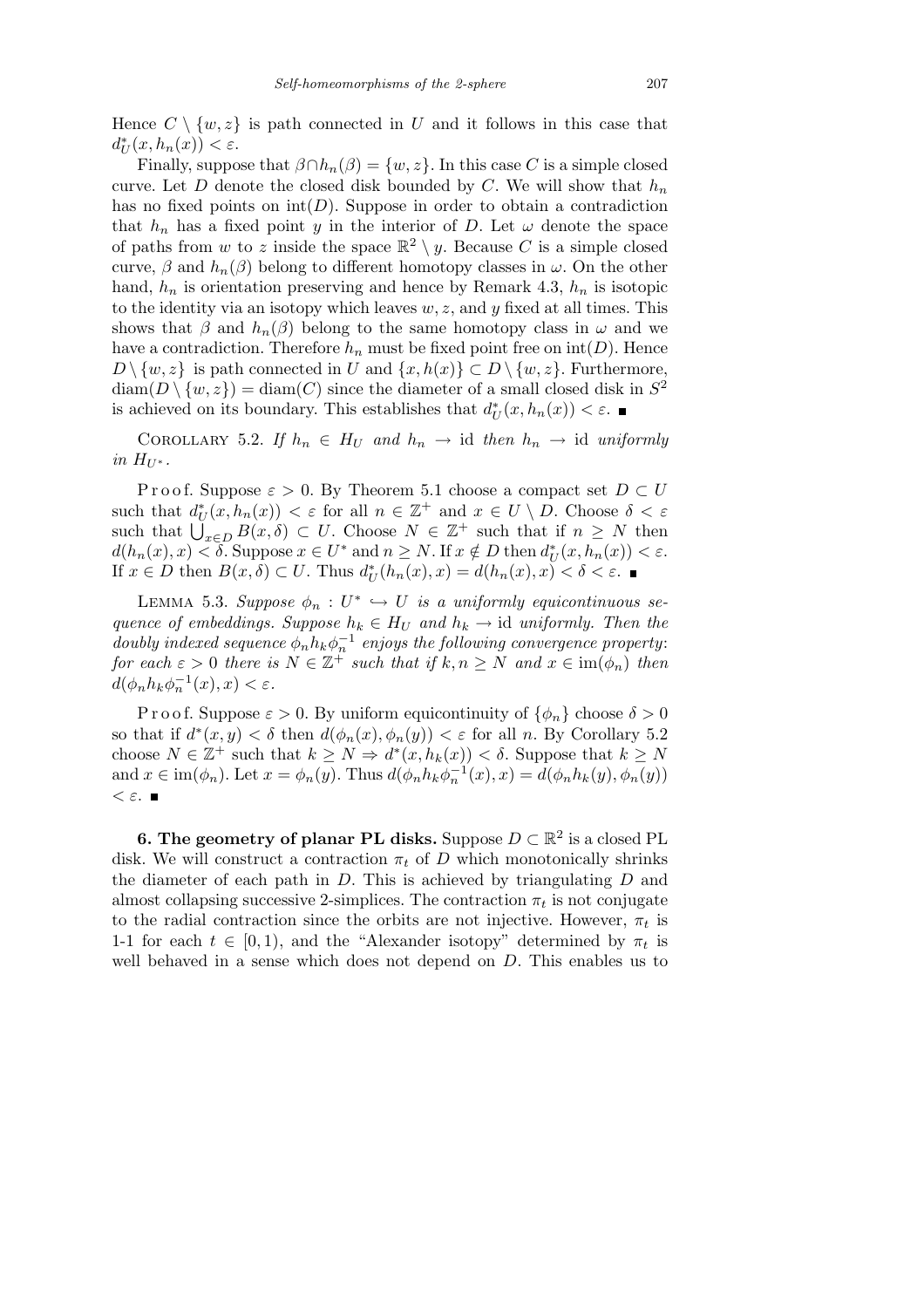canonically connect pairs of points *h* and *g* in  $H_{D^*}$  by a path whose diameter is controlled only by the distance between *h* and *g.*

LEMMA 6.1. *If*  $h \in H_{D^*}$  *then*  $d_{H_{D^*}}(h, id) \leq 4d_{H_D}(h, id)$ .

Proof. Suppose  $|h(x) - x| < \varepsilon$  for  $x \in D$ . Suppose  $x \in D$ . If the straight line segment  $[x, h(x)] \subset D$  then  $d^*(x, h(x)) = |h(x) - x| < \varepsilon$ 4*ε*. Otherwise let *z ∈* [*x, h*(*x*)] *∩ ∂D*. We observe that [*x, z*] *∪ h*([*z, x*]) is a path in *D* connecting *x* and  $h(x)$ . Suppose  $v, w \in [x, z]$ . Then  $|h(v) |h(w)| \leq |h(v) - v| + |v - w| + |w - h(w)|$ . Thus diam $(h([x, z])) \leq 3\varepsilon$ . Hence diam([x, z] ∪  $h([z, x])$ ) ≤ 4 $\varepsilon$ . This shows  $d_{H_{D^*}}(h, id)$  ≤  $4d_{H_D}(h, id)$ . ■

DEFINITION 6.1. Suppose  $D, E \subset \mathbb{R}^2$  are closed PL disks. We endow *D* and *E* with the respective metrics  $d_D^*$  and  $d_E^*$ . Suppose  $E \subset D$ . By a *careful deformation* of *D* into *E* we mean a homotopy  $H: D \times [0,1] \rightarrow D$  such that

- 1.  $H(x, 0) = x \ \forall x \in D$ .  $(H_0 = id)$
- 2.  $∀t ∈ [0, 1], ∀x, y ∈ D, H(x, t) = H(y, t)$  iff  $x = y$ . ( $H_t$  is one-to-one)
- 3. *H*(*x*, 1) ∈ *E*  $\forall x \in D$ . (im(*H*<sub>1</sub>) ⊂ *E*)
- 4.  $d_E^*(x, y) = d_D^*(x, y) \,\forall x, y \in E$ . (minimal paths in *E* are also minimal in  $D$ )
- 5.  $d_D^*(H(x,t), H(y,t)) \leq d_D^*(x,y) \,\forall x, y \in D, \,\forall t \in [0,1].$  (x and y are never further apart than their initial positions)

Lemma 6.2. *If P is a convex PL disk with a side c such that the interior angles of P* are acute at the endpoints of c then for each  $\varepsilon > 0$  there exists a  $c$ *careful deformation of*  $P$  *into a convex*  $PL$  *disk*  $W$  *such that*  $c \subset W$  *and the angles in W at each endpoint of c are less than ε. We call such a deformation a* fundamental move of *W* towards *c.*

Proof. Embed P in the plane isometrically so that  $c \subset x$ -axis. For  $\varepsilon$ sufficiently small and  $t \in [0, 1 - \varepsilon]$ , the deformation is realized by the linear sumciently small and  $t \in [0, 1 - \varepsilon],$ <br>maps determined by the matrices  $\lceil$  1 0  $\begin{bmatrix} 1 & 0 \\ 0 & 1-t \end{bmatrix}$  acting on *P*.

Lemma 6.3. *Suppose T is a* 2*-simplex with vertices x*, *y*, *and z. Suppose W<sub>xz</sub>* and  $W_{yz}$  are convex PL disks such that  $W_{xz} \cap T = [x, z]$ ,  $W_{yz} \cap T =$  $[y, z]$ , and  $W_{xz} \cap W_{yz} = z$ *. Suppose furthermore that the interior angles in*  $W_{xz}$  *and*  $W_{yz}$  *are acute at the endpoints of*  $[x, z]$  *and*  $[y, z]$  *respectively. Let*  $P = T \cup W_{xz} \cup W_{yz}$ *. Then there exists a careful deformation of P into T such that*  $H_1(P)$  *is convex*,  $[x, y] \subset H_1(P)$  *and the interior angles of*  $H_1(P)$ *are acute at x and y.*

P roof. If the angles of *T* at *x* and *y* are both acute then apply fundamental moves of  $W_{xz}$  and  $W_{yz}$  respectively towards  $[x, z]$  and  $[y, z]$  as in Lemma 6.2 until the resulting PL disk is convex with acute angles at *x* and *y*. Now apply a fundamental move towards [*x, y*] until the resulting body is inside *T*. Suppose on the other hand that the angle of *T* at *x* is nonacute.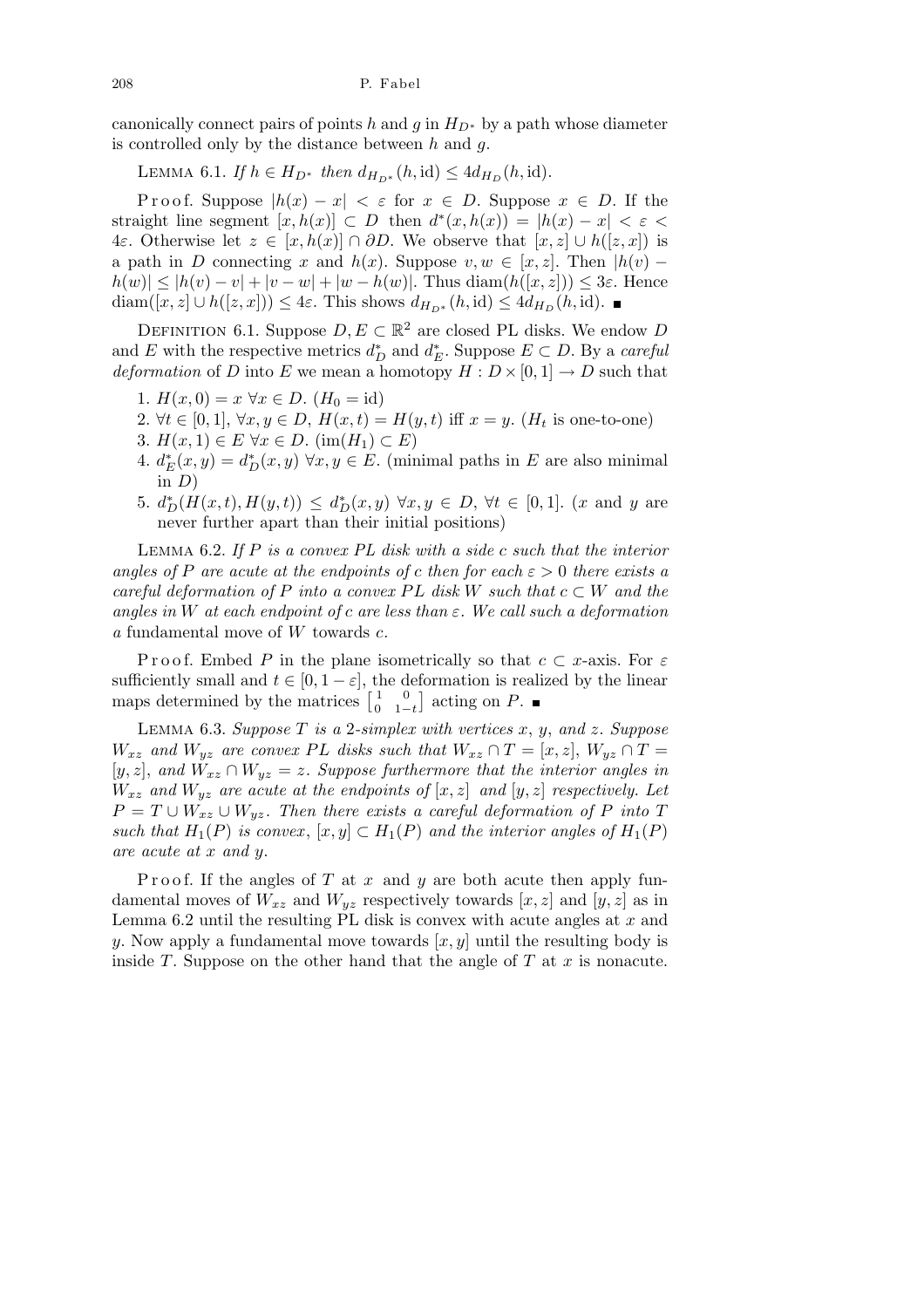See Figure 1. Choose  $w \in [y, z]$  such that that  $|x - z| = |w - z|$ . Hence the triangle  $[x, w, z]$  has acute angles at  $x$  and  $w$ , and the triangle  $[x, w, y]$  has acute angles at *x* and *y.*



Fig. 1. Carefully deforming  $T \cup W_{xz} \cup W_{yz}$  into  $T$ 

Apply fundamental moves of  $W_{xz}$  and  $W_{yz}$  respectively towards  $[x, z]$ and  $[y, z]$  as in Lemma 6.2 until the resulting PL disk is the union of two acute convex disks  $T_1$  and  $T_2$  joined along a common side  $[x, w']$  such that  $[x, w] \subset [x, w']$ , and such that the interior angles of  $T_1$  are acute at *x* and *y* and the interior angles of  $T_2$  are acute at  $x$  and  $w'$ . Now apply a fundamental move of  $T_2$  towards  $[x, w']$  until the resulting disk is convex and has convex angles at both *x* and *y*. Apply another fundamental move towards [*x, y*] until the resulting body is contained in  $T$ .

LEMMA 6.4. Suppose  $D ⊂ \mathbb{R}^2$  is a closed PL disk. There exists a con*traction*  $\pi_t : D^* \to D^*$  *such that*  $\pi_{t_{[0,1-\varepsilon]}}$  *is a careful deformation for each ε >* 0*.*

P r o o f. Triangulate D with 2-simplices  $T_1, \ldots, T_n$  such that  $T_i$  has two F FOOT. Triangulate D with 2-simplices  $I_1, \ldots, I_n$  such that  $I_i$  has two<br>free edges in the PL disk  $\bigcup_{k=1}^i T_k$ . For the existence of such a triangulation see p. 23 of Bing [1]. Let  $c_i = T_i \cap \bigcup_{k=1}^{i-1} I_k$ .  $\sum_{k=1}^{i-1} T_k$ . Starting with  $i = n$  and working backwards towards  $i = 1$ , carefully deform  $T_i$  and the attached convex 2-cells towards *c<sup>i</sup>* as in Lemma 6.3. After *n−*1 moves we are left with a starlike disk inside of which  $T_1$  is inscribed. Perform fundamental moves on the convex cells attached to the edges of  $T_1$  until the resulting disk is convex. Now contract radially to a point.  $\blacksquare$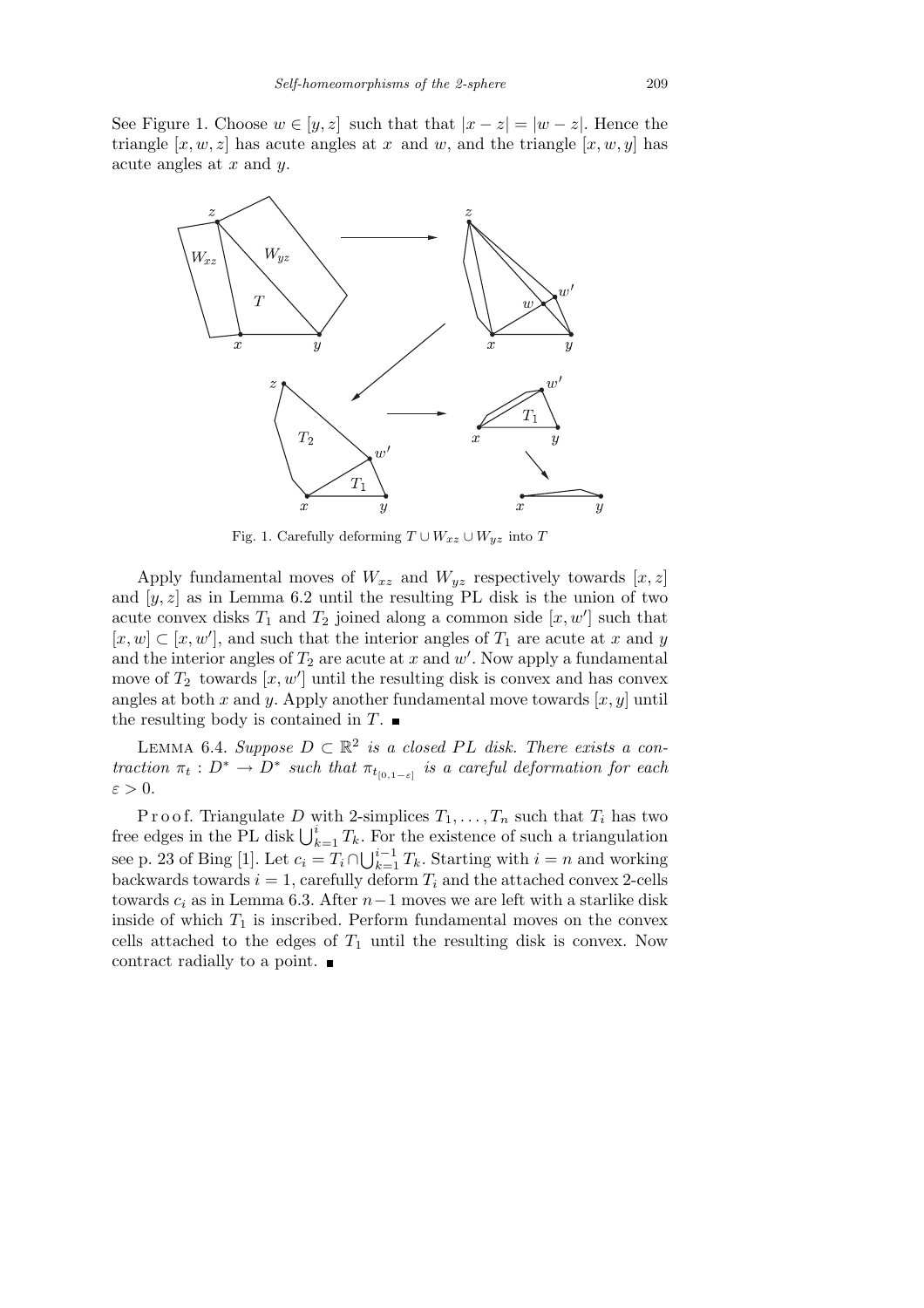COROLLARY 6.5. *There exists a contraction*  $\Pi_t : H_{D^*} \to H_{D^*}$  such that for all  $t \in [0,1]$  and all  $g \in H_{D^*}, d_{H_{D^*}}(\Pi_t(g), id) \leq d_{H_{D^*}}(g, id)$ .

Proof. Let  $\pi_t : D^* \to D^*$  be a contraction as in Lemma 6.4. Define  $\Pi_t: H_{D^*} \to H_{D^*}$  as follows:

$$
\Pi_t(g)(x) = \begin{cases} \pi_t g \pi_t^{-1}(x) & \text{if } x \in \text{im}(\pi_t), \\ x & \text{otherwise.} \end{cases}
$$

It follows from Theorem 3.1 that  $\Pi_t$  is well defined. Continuity of  $\pi_t$  ensures continuity of  $\Pi_t$ . If  $x \notin \text{im}(\pi_t)$  then  $d_D^*(\Pi_t(g)(x), \text{id}(x)) = d_D^*(x, x) = 0$ . If  $x \in \text{im}(\pi_t)$  then  $x = \pi_t(y)$ . Thus

$$
d_D^*(\Pi_t(g)(x), id(x)) = d_D^*(\pi_t g \pi_t^{-1}(x), x) = d_D^*(\pi_t g(y), \pi_t(y)).
$$

But by Lemma 6.4,

$$
d_D^*(\pi_t g(y), \pi_t(y)) \le d_D^*(g(y), y) \le d_{H_{D^*}}(g, \text{id}).
$$

Thus  $d_{H_{D^*}}(H_t(g), id) \leq d_{H_{D^*}}(g, id)$ . ■

COROLLARY 6.6. *There exists a homotopy*  $F_t$  :  $H_{D^*} \times H_{D^*} \rightarrow H_{D^*}$ *satisfying*

1*.*  $F_0(f, g) = f \ \forall f \in H_{D^*}.$ 

2*.*  $F_1(f, g) = g \ \forall g \in H_{D^*}.$ 

3.  $d_{H_{D^*}}(F_t(f,g),g) \leq d_{H_{D^*}}(f,g) \ \forall (f,g) \in H_{D^*} \times H_{D^*}.$ 

 $P$ r o o f. Let  $F_t(f,g) = \prod_t (fg^{-1})g$  where  $\Pi_t : H_{D^*} \to H_{D^*}$  is constructed as in Corollary 6.5. Thus

$$
d_{H_{D^*}}(F_t(f,g),g) = d_{H_{D^*}}(\Pi_t(fg^{-1})g,g) = d_{H_{D^*}}(\Pi_t(fg^{-1})g,g)
$$
  
=  $d_{H_{D^*}}(\Pi_t(fg^{-1}),id)$ 

(by Remark 4.2). But  $d_{H_{D^*}}(H_t(fg^{-1}), id) \leq d_{H_{D^*}}(fg^{-1}, id) = d_{H_{D^*}}(f, g)$ (by Corollary 6.5). Thus  $d_{H_{D^*}}(F_t(f,g), g) \le d_{H_{D^*}}(f,g)$ . ■

**7. Proof of Theorem 3.1.**  $\Rightarrow$  It suffices to check continuity of  $\overline{g}$  at *∂V*. Suppose  $x_n$  → *x* where  $x \in \partial V$  and  $x_n \in V$ . Let  $y_n = \phi^{-1}(x_n)$ . We will first observe that  $\lim_{n\to\infty} d(y_n, \partial U) = 0$ . Otherwise for some  $\varepsilon > 0$ and for some subsequence  $\{z_n\}$  of  $\{y_n\}$  we would have  $d(z_n, \partial U) \geq \varepsilon$ . Hence by compactness of  $\overline{U}$ ,  $\{z_k\}$  has a convergent subsequence  $\{w_n\}$  such that  $\lim_{n\to\infty} w_n \in U$ . It follows that  $\lim_{n\to\infty} \phi(w_n) \in V$ . This contradicts  $\lim_{n\to\infty}\phi(w_n)=x\in\partial V$ , and establishes that  $\lim_{n\to\infty}d(y_n,\partial U)=0$ .

We will next observe that  $\lim_{n\to\infty} d^*(y_n, h(y_n)) = 0$ . Suppose, in order to obtain a contradiction, that  $d^*(z_n, h(z_n) \geq \gamma$  for some  $\gamma > 0$  and some subsequence  $\{z_n\}$  of  $\{y_n\}$ . Because  $\overline{U}$  is compact,  $\{z_n\}$  has a convergent subsequence  $\{w_n\}$ . Let  $w = \lim_{n \to \infty} w_n$ . We have  $w \in \partial U$  since lim<sub>*n*→∞</sub>  $d(y_n, \partial U) = 0$ . Hence by Lemma 5.1, lim<sub>*n*→∞</sub>  $d^*(w_n, h(w_n)) = 0$ .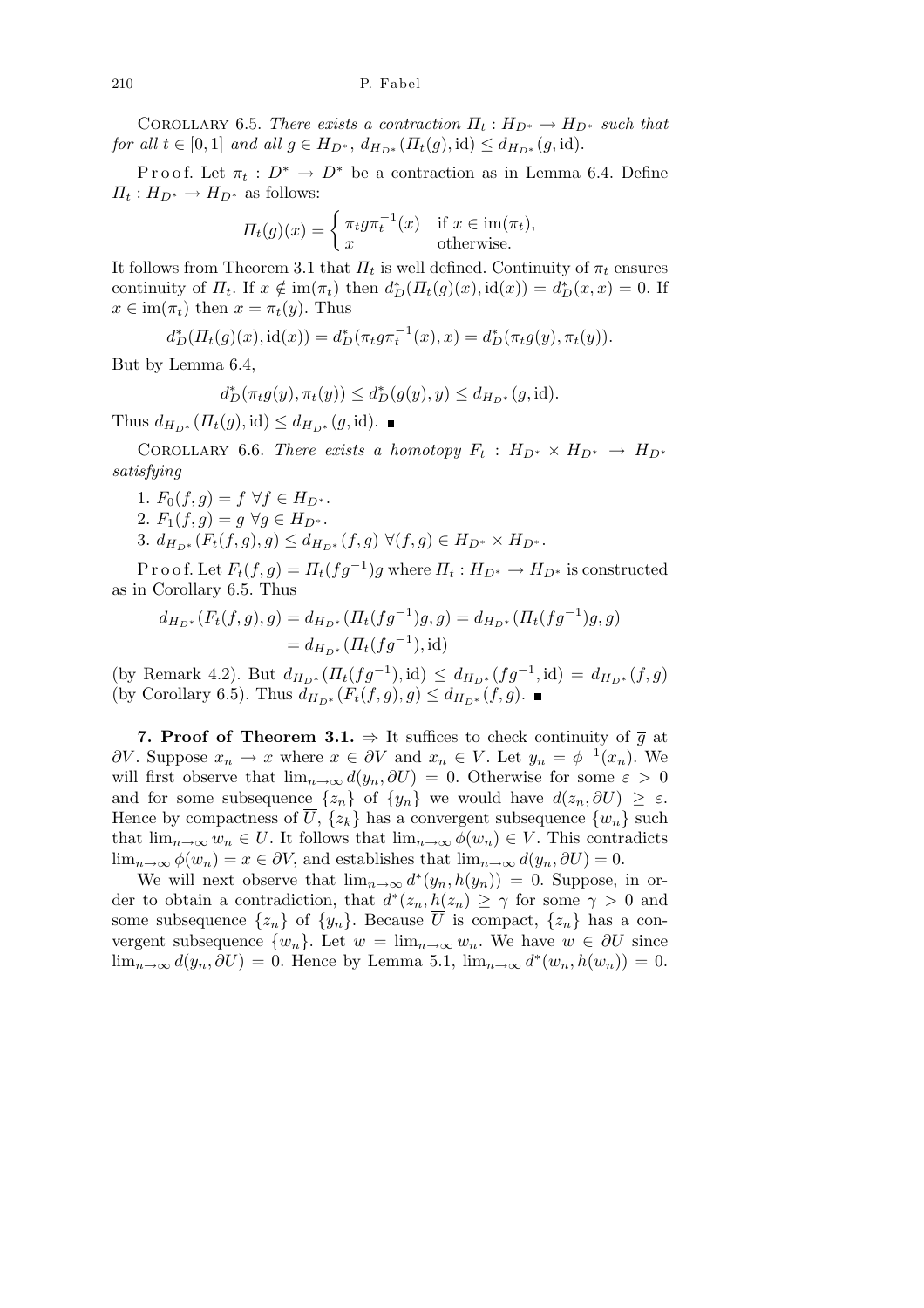This contradicts  $d^*(w_n, h(w_n) \geq \gamma$  and establishes that  $\lim_{n\to\infty} d^*(y_n, h(y_n))$  $= 0.$ 

Suppose  $\varepsilon > 0$ . By uniform continuity of  $\phi$  choose  $\delta > 0$  such that if  $\{w, z\} \subset U^*$  and  $d^*(w, z) < \delta$  then  $d(\phi(w), \phi(z)) < \varepsilon/2$ . Choose  $N \in \mathbb{Z}^+$ such that if  $n \geq N$  then  $d^*(y_n, h(y_n)) < \delta$  and  $d(x_n, x) < \varepsilon/2$ . Suppose  $n \geq N$ . Then

$$
d(\overline{g}(x), \overline{g}(x_n)) = d(x, g(x_n)) \le d(x, x_n) + d(x_n, g(x_n))
$$
  
= 
$$
d(x, x_n) + d(x_n, \phi h \phi^{-1}(x_n)).
$$

Furthermore,

 $d(x_n, (\phi h\phi)^{-1}(x_n)) = d(\phi \phi^{-1}(x_n), \phi h\phi^{-1}(x_n)) = d(\phi(y_n), \phi h(y_n)) < \varepsilon/2.$ Thus  $d(\overline{q}(x), \overline{q}(x_n)) < \varepsilon/2 + \varepsilon/2$ .

 $\Leftarrow$  Suppose that  $\phi$  is not uniformly continuous. We will construct a homeomorphism  $h \in H_U$  such that  $\phi h \phi^{-1}$  cannot be extended to a homeomorphism in  $H_V$ . Choose  $\varepsilon > 0$  together with a sequence  $\delta_n \to 0$  and points  $x_n, y_n \in U^*$  such that  $d^*(x_n, y_n) < \delta_n$  but  $d(\phi(x_n), \phi(y_n)) \geq \varepsilon$ . Because  $\overline{U}$ is compact  $\{x_n\}$  has a convergent subsequence  $\{x_{n_k}\}$  which converges in  $\overline{U}$ to some point  $x \in \partial U$ . (Otherwise if  $x \in U$  it would follow from continuity of  $\phi$  over *U* that  $d(\phi(x_{n_k}), \phi(y_{n_k})) \to 0.$ 

Let  $\alpha_k$  be a closed arc in  $U^*$  which connects  $x_{n_k}$  and  $y_{n_k}$  such that  $\text{diam}(\alpha_k) \to 0$ . Let  $\alpha_{k_i}$  be a subsequence of  $\alpha_k$  of disjoint closed arcs. In order to avoid so many indices we may assume to begin with that we have obtained a sequence of disjoint closed arcs  $\alpha_n$  in *U* with endpoints  $x_n$  and *y<sub>n</sub>* such that  $\text{diam}(\alpha_n) \to 0$  and  $d(\phi(x_n), \phi(y_n)) \geq \varepsilon$ . Choose a sequence of disjoint closed disks  $D_n$  such that  $\alpha_n \subset \text{int}(D_n) \subset U$  and  $\text{diam}(D_n) \to 0$ . Choose a sequence of closed disks  $E_n$  such that  $x_n \in E_n \subset \text{int}(D_n)$  and diam( $\phi(E_n)$ )  $\rightarrow$  0. Let  $z_n \in E_n$  such that  $z_n \neq x_n$ . Let  $h_n : D_n \rightarrow D_n$ be a homeomorphism fixing  $\partial D_n$  pointwise such that  $h_n(x_n) = x_n$  and  $h_n(z_n) = y_n$ . Define  $h: \overline{U} \to \overline{U}$  as follows:

$$
h(x) = \begin{cases} h_n(x) & \text{if } x \in D_n, \\ x & \text{otherwise.} \end{cases}
$$

Let  $w_n = \phi(x_n)$  and let  $v_n = \phi(z_n)$ .

We know that  $d(w_n, v_n) \to 0$  since  $\text{diam}(\phi(E_n)) \to 0$ . On the other hand,  $d(\phi h \phi^{-1}(w_n), \phi h \phi^{-1}(v_n)) = d(\phi h(x_n), \phi h(z_n)) = d(\phi(x_n), \phi(y_n)) \ge \varepsilon$ . Thus  $\phi h \phi^{-1}$  is not uniformly continuous over *V* and consequently does not admit a continuous extension to  $\overline{V}$ .

**8. Proof of Theorem 3.2.** Construct a sequence of closed disks  $D_1 \subset \overline{D}$  $D_2 \subset \ldots \subset \overline{U}$  such that  $\text{int}(D_n) \subset U, U = \bigcup_{n \in \mathbb{Z}^+} \text{int}(D_n), D_n \cap \partial U$  is finite and contains at least three points, and mesh $(\bar{D}_n)$   $< 1/n$ .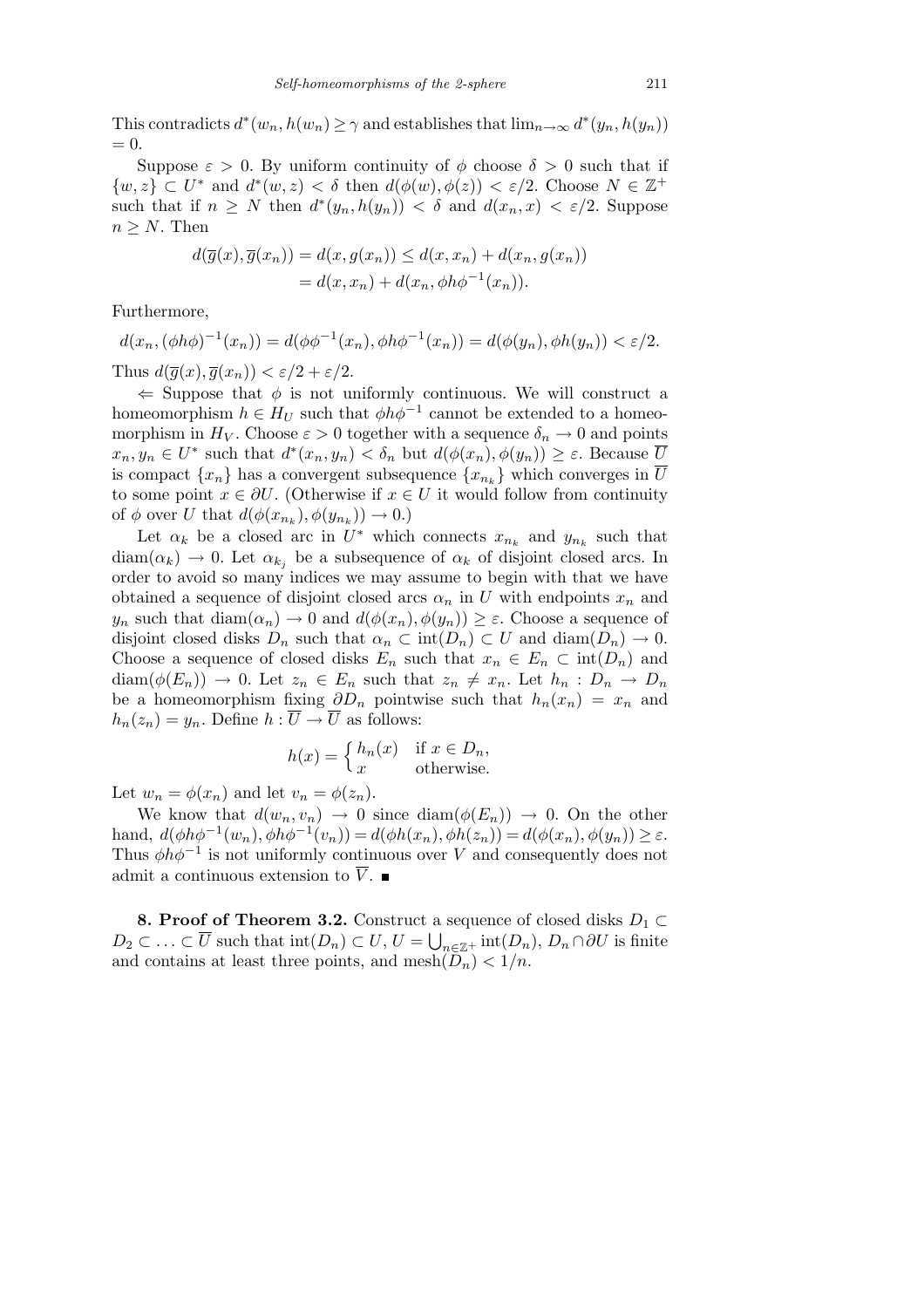Let  $E_n \subset D_n$  be a closed disk such that  $\partial E_n \cap \partial D_n = D_n \cap \partial U$  and such that each component of  $D_n \setminus E_n$  has diameter less than  $1/n$ . Let  $\psi: U^* \to \text{int}(D^2)$  be conformal. It is well known ([2], p. 634) that if *h* is a self-homeomorphism of  $\overline{U}$  such that  $h(U) = U$ , then  $\psi^{-1}h\psi$  extends to a self-homeomorphism of  $D^2$ . In particular, by Theorem 3.1,  $\psi$  is uniformly continuous. It is also known ([11], p. 29) that  $\psi$  admits a continuous extension  $\overline{\psi}: U \cup D_n$  such that  $\psi_{|D_n}$  is one-to-one. Let  $K_n = \overline{\psi}(E_n)$ . Extend  $(\overline{\psi}^{-1})_{|K_n}$  to a homeomorphism  $\kappa_n : D^2 \to D_n$ . Let  $\phi_n = \kappa_n \psi$ . Thus  $\phi_n$  is one-to-one and uniformly continuous since it is the composition of uniformly continuous one-to-one functions.

To see that  $\{\phi_n\}$  is uniformly equicontinuous suppose  $\varepsilon > 0$ . Choose *N* > 3/*ε*. Choose  $\delta < \varepsilon/3$  so that if  $d^*(x, y) < \delta$  and  $n < N$  then  $d(\phi_n(x), \phi_n(y)) < \varepsilon$ . Suppose  $n \geq N$  and  $d^*(x, y) < \delta$ . Choose a closed arc  $\alpha \subset U$  connecting *x* and *y* such that diam( $\alpha$ ) <  $\delta$ .

If  $\alpha \cap E_n = \emptyset$  then  $\alpha$  is contained in some component of  $U \setminus E_n$ . It follows that  $\phi_n(\alpha)$  is contained in some component of  $D_n \setminus E_n$  since  $\phi_n(E_n) = E_n$ . Thus  $d(\phi_n(x), \phi_n(y)) < \text{diam}(\phi_n(\alpha)) \leq 1/n \leq 1/N < \varepsilon/3 < \varepsilon$ .

Finally, suppose that  $\alpha \cap E_n \neq \emptyset$ . Let *w* and *z* be the first and last points respectively on  $E_n \cap \alpha$  starting from *x*. Since  $w, z \in E_n$  we have  $d(\phi_n(w), \phi_n(z)) = d(w, z) \leq \text{diam}(\alpha) < \delta < \varepsilon/3$ . If  $x \neq w$  then  $\text{int}(\alpha_{xw})$  is contained in some component of  $U \setminus E_n$ . Hence

$$
d(\phi_n(x), \phi_n(w)) \le \text{diam}(\phi_n(\alpha_{xw})) \le 1/n < \varepsilon/3.
$$

Similarly it follows that  $d(\phi_n(y), \phi_n(z)) < \varepsilon/3$ . Thus by the triangle inequality we have

$$
d(\phi_n(x), \phi_n(y)) \leq d(\phi_n(x), \phi_n(w)) + d(\phi_n(w), \phi_n(z)) + d(\phi_n(z), \phi_n(y)) < \varepsilon.
$$

Suppose  $C \subset U$  is compact and  $\varepsilon > 0$ . Choose  $N > 1/\varepsilon$  so that if  $n \geq N$ then  $C \subset D_n$ . Suppose  $n \geq N$  and  $x \in C$ . If  $x \in E_n$  then  $\phi_n(x) = x$ . If  $x \in D_n \setminus E_n$  then  $|\phi_n(x) - x| < 1/n < \varepsilon$  since each component of  $D_n \setminus E_n$ maps into itself under  $\phi_n$  and has diameter less than  $1/n$ . This shows that  $\phi_n \rightarrow$  id uniformly on compact sets.

**9. Proof of Theorem 3.3.** It follows from Theorem 3.1 that  $\Phi_n$  is well defined. It is immediate from the definition that  $\Phi_n$  is a homomorphism. Thus we need only check that each  $\Phi_n$  is a continuous function, and that  $\Phi_n \to \text{ID}$  uniformly on compact sets. To verify that  $\Phi_n$  is a continuous function it suffices to check that  $\Phi_n$  is continuous at id  $\in H_U$ since  $\Phi_n$  is a homomorphism between topological groups. Suppose  $\varepsilon > 0$ ,  $n \in \mathbb{Z}^+$  and  $h_n \to id$ . By uniform continuity of  $\phi_n$  choose  $\delta > 0$  such that  $d^*_{U}(a, b) < \delta \Rightarrow d(\phi_n(a), \phi_n(b)) < \varepsilon$ . By Corollary 5.2 choose  $N \in \mathbb{Z}^+$  such that if  $n \geq N$  then  $d^*_{U}(y, h_n(y)) < \delta$  for all  $y \in U^*$ . If  $x \notin \text{im}(\phi_n)$  then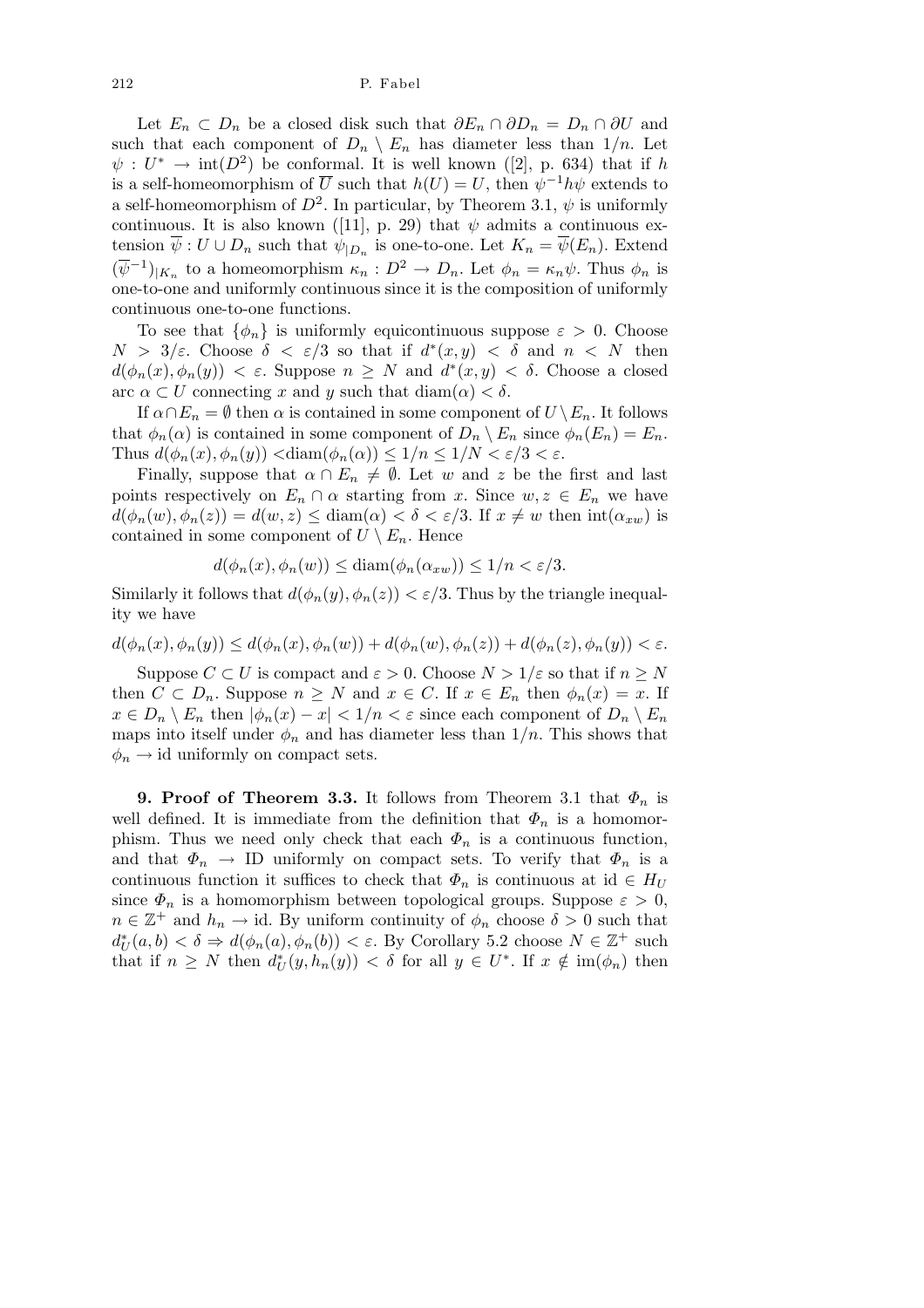$d(\Phi_n(h_n(x)), \Phi_n(\text{id}(x))) = d(x, x) = 0 < \varepsilon$ . Suppose  $x \in \text{im}(\phi_n)$  and  $n \geq N$ . Let  $x = \phi_n(y)$ . We observe that

$$
d(\Phi_n(h_n(x)), \Phi_n(\mathrm{id}(x))) = d(\phi_n h_n \phi_n^{-1}(x), x) = d(\phi_n h_n(y), \phi_n(y)) < \varepsilon.
$$

Thus  $\Phi_n$  is a continuous function for all  $n \in \mathbb{Z}^+$ .

Now we show  $\Phi_n \to \text{ID}$  pointwise. Suppose  $h \in H_U$  and  $\varepsilon > 0$ . By uniform continuity of *h* and uniform equicontinuity of  $\{\phi_n\}$  choose  $\delta < \varepsilon/2$  $\text{such that if } d(y, x) < \delta \text{ then } d(h(x), h(y)) < \varepsilon/2 \text{ and such that if } d^*_{U}(x, y) < \delta$ then  $d(\phi_n(x), \phi_n(y)) < \varepsilon/2$ . By Lemma 5.1 choose a compact set  $D \subset U$ such that  $d^*_{U}(x, h(x)) < \delta$  for  $x \in U \setminus D$ . Choose a compact set *E* such that  $D \cup h(D) \subset \text{int}(E) \subset E \subset U$ . By uniform continuity of  $\{\phi_n\}$  on  $E \cup h(E)$  choose  $N \in \mathbb{Z}^+$  such that if  $n \geq N$  then  $\phi_n^{-1}(D) \subset E \subset \text{im}(\phi_n)$ and  $d(\phi_n(x), x) < \delta$  for all  $x \in E \cup h(E)$ . Suppose  $N \geq n$  and  $x \in \overline{U}$ . If  $x \notin \text{im}(\phi_n)$  then  $x \notin D$ . Hence

$$
d(\Phi_n h(x), \text{ID } h(x)) = d(x, h(x)) \le d^*(x, h(x)) < \varepsilon/2 < \varepsilon.
$$

Suppose  $x \in \text{im}(\phi_n)$ . Let  $\phi_n(y) = x$ . Then

$$
d(\Phi_n h(x), \text{ID } h(x)) = d(\phi_n h \phi_n^{-1}(x), h(x)) = d(\phi_n h(y), h \phi_n(y)).
$$

If  $y \in E$  then  $h(y) \in E \cup h(E)$  and  $d(y, \phi_n(y)) < \delta$ . Thus

 $d(\phi_n h(y), h\phi_n(y)) \leq d(\phi_n h(y), h(y)) + d(h(y), h\phi_n(y)) < \varepsilon/2 + \varepsilon/2 = \varepsilon.$ 

If  $y \notin E$  then  $y \notin D$ , and hence  $d^*(x, h(x)) < \delta$ . Furthermore,  $\phi_n(y) \notin D$ since  $\phi_n^{-1}(D) \subset E$ . Thus

 $d(\phi_n h(y), h\phi_n(y)) \leq d(\phi_n h(y), \phi_n(y)) + d(\phi_n(y), h\phi_n(y)) < \varepsilon/2 + \varepsilon/2 = \varepsilon.$ 

This establishes that  $\Phi_n \to \text{ID}$  pointwise. We now show that  $\Phi_n \to \text{ID}$ uniformly on compact sets. By Remark 4.1 it suffices to show  $\Phi_n$  converges uniformly on each sequence  $h_k \to id \in H_U$ . Suppose  $\varepsilon > 0$ . By uniform convergence of  $\{h_k\}$  choose  $K \in \mathbb{Z}^+$  so that if  $k \geq K$  then  $d(h_k(x), x) < \varepsilon$ for all  $x \in \overline{U}$ . By Lemma 5.3 choose  $M \geq K$  such that if  $k, n \geq M$  and  $x \in \text{im}(\phi_n)$  then  $d(\phi_n h_k \phi_n^{-1}(x), x) < \varepsilon$ . By pointwise convergence of  $\{\Phi_n\}$ on  $\{h_1, \ldots, h_{M-1}\}$  choose  $N \geq M$  such that if  $n \geq N$  and  $k < M$  then  $d(\Phi_n h_k(x), \text{ID } h(x)) < \varepsilon$  for all  $x \in \overline{U}$ . Suppose  $n \geq N$  and  $x \in \overline{U}$ . If  $k < M$  then  $d(\Phi_n h_k(x), \text{ID } h(x)) < \varepsilon$ . If  $k \geq M$  and  $x \in \text{im}(\phi_n)$  then  $d(\Phi_n h_k(x), \text{ID } h(x)) = d(\phi_n h_k \phi_n^{-1}(x), x) < \varepsilon$ . If  $k \geq M$  and  $x \notin \text{im}(\phi_n)$ then  $d(\Phi_n h_k(x), \text{ID } h_k(x)) = d(x, h_k(x)) < \varepsilon$ . Thus  $\Phi_n \to \text{ID}$  uniformly on compact sets.

#### **References**

[1] R. H. Bing, *The Geometric Topology of 3-Manifolds*, Amer. Math. Soc., Providence, R.I., 1983.